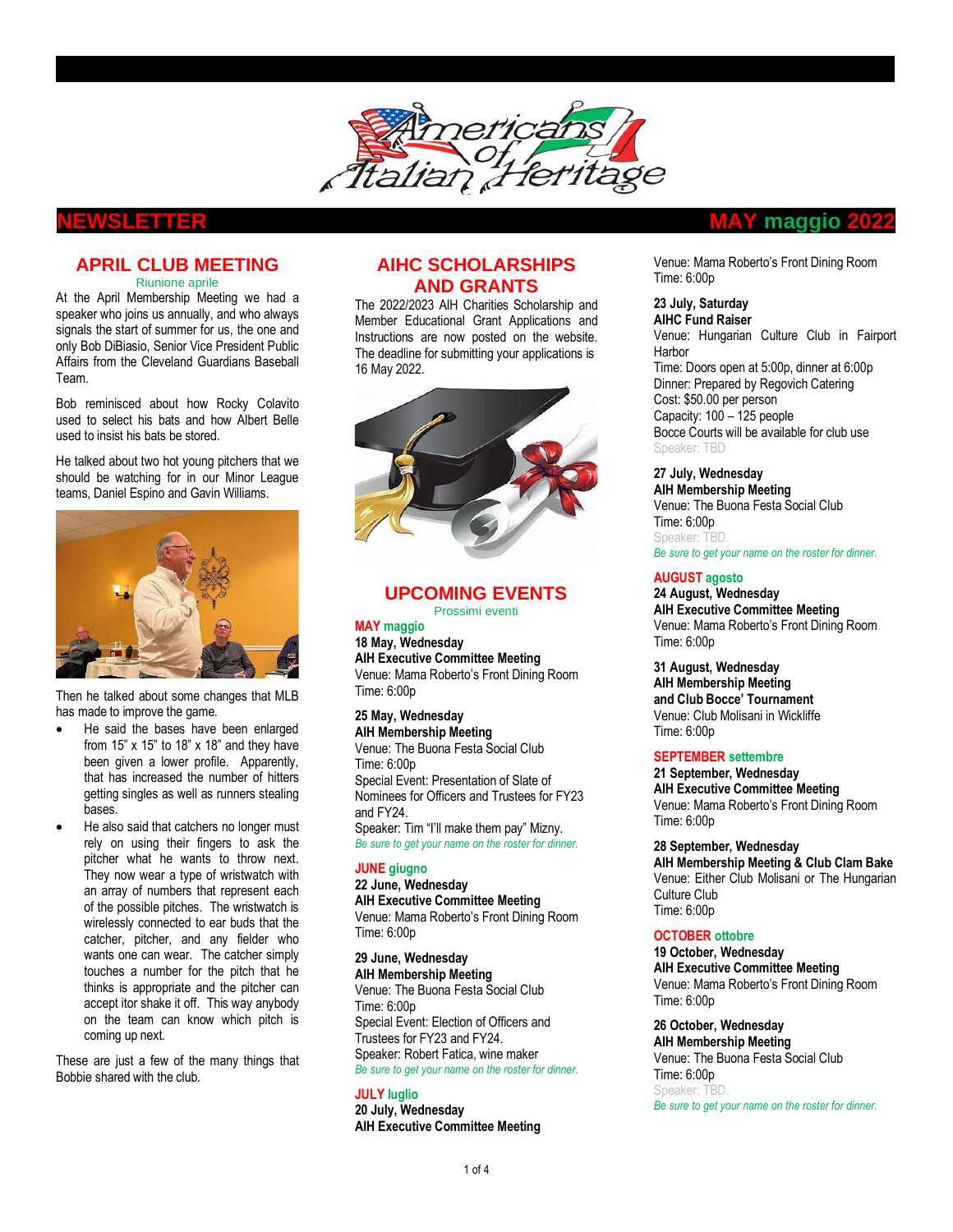

#### **NOVEMBER novembre**

**16 November, Wednesday AIH Executive Committee Meeting** Venue: Mama Roberto's Front Dining Room Time: 6:00p

**30 November, Wednesday AIH Membership Meeting** Venue: The Buona Festa Social Club Time: 6:00p Speaker: TBD.

#### **DECEMBER dicembre**

In accordance with our Bylaws, there is no scheduled Executive Committee Meeting or Membership Meeting in December.

**00 December, Sunday AIH Family Christmas Party** – *TENTATIVE*

# **MAY BIRTHDAYS**

| Compleanni di maggio |  |
|----------------------|--|
|                      |  |
|                      |  |
|                      |  |
|                      |  |
|                      |  |
|                      |  |
|                      |  |
|                      |  |
|                      |  |
|                      |  |
|                      |  |
|                      |  |

When you see these members this month, be sure to wish them buon compleanno.

## **HEALTH AND WELFARE**

salute e benessere

Committee Chair Richard O'Keefe had no names for this month's Health and Welfare paragraph. Amen…

## **SPECIAL DAYS IN MAY**

01 May: Batman Day 03 May: Ohio's Primary Election Day May: Star Wars Day 05 May: Cinco de Mayo 08 May: Mother's Day May: Clean Up Your Room Day May: Eat What You Want Day May: Dance Like a Chicken Day May: Chocolate Chip Day May: Pizza Party Day May: Talk Like Yoda Day May: Hamburger Day

30 May: Memorial Day 31 May: Macaroon Day *The above information was obtained from timeanddate.com/holidays/fun* 

# **ELECTION OF OFFICERS AND TRUSTEES**

The biennial election of AIH Officers and Trustees will occur this year in June. This will be for a term from 1 July 2022 thru 30 June 2024.

The Chairman of the Nominating Committee, Bob Studniarz, read the slate of candidate as of 27 Apr 22 at the April Membership Meeting, then asked for nominations from the floor. There being no accepted nominations from the floor, the slate currently stand as follows:

### *FOR THE OFFICER'S SEATS*

| Vice PresidentRon Wassum |  |
|--------------------------|--|
|                          |  |
|                          |  |

### *FOR THE TRUSTEE'S SEATS*

| Trustee Rio DeGennaro Jr.  |
|----------------------------|
| Trustee James Federico Sr. |
|                            |
|                            |
|                            |
|                            |
| Trustee Carmen Frederico   |
|                            |
|                            |



The Slate of Nominees running for the Officers and Trustees positions will be presented again at the May 2022 Membership Meeting. At that point the slate will be closed, and the election will be held at the June 2022 Membership Meeting.

The Chairman of the Nominating Committee is Bob Studniarz. If you would like to be a

# **NEWSLETTER MAY maggio 2022**

candidate for one of the positions, please contact Bob Studniarz at 440-567-4344 or [RStudniarz54@outlook.com](mailto:RStudniarz54@outlook.com)

# **MOTHER'S DAY 8 MAY**

The modern holiday of Mother's Day was first celebrated in 1908, when [Anna Jarvis](https://en.wikipedia.org/wiki/Anna_Jarvis) held a memorial for her mother at St Andrew's Methodist Church in [Grafton, West Virginia.](https://en.wikipedia.org/wiki/Grafton,_West_Virginia) St Andrew's Methodist Church now holds the [International Mother's Day Shrine.](https://en.wikipedia.org/wiki/International_Mother%27s_Day_Shrine) Her campaign to make Mother's Day a recognized holiday in the United States began in 1905, the year her mother[, Ann Reeves Jarvis,](https://en.wikipedia.org/wiki/Ann_Jarvis) died. Ann Jarvis had been a peace activist who cared for wounded soldiers on both sides of the [American Civil War,](https://en.wikipedia.org/wiki/American_Civil_War) and created Mother's Day Work Clubs to address public health issues. Anna Jarvis wanted to honor her mother by continuing the work she started and to set aside a day to honor all mothers because she believed a mother is "the person who has done more for you than anyone in the world".

In 1908, th[e U.S. Congress](https://en.wikipedia.org/wiki/U.S._Congress) rejected a proposal to make Mother's Day an official holiday, joking that they would also have to proclaim a "Mother-in-law's Day". However, owing to the efforts of Anna Jarvis, by 1911 all U.S. states observed the holiday, with some of them officially recognizing Mother's Day as a local holiday, the first being West Virginia, Jarvis' home state, in 1910. In 1914, Woodrow Wilson signed a proclamation designating Mother's Day, held on the second Sunday in May, as a national holiday to honor mothers.

Although Jarvis was successful in founding Mother's Day, she became resentful of the [commercialization of the holiday.](https://en.wikipedia.org/wiki/Hallmark_holiday) By the early 1920s, [Hallmark Cards](https://en.wikipedia.org/wiki/Hallmark_Cards) and other companies had started selling Mother's Day cards. Jarvis believed that the companies had misinterpreted and exploited the idea of Mother's Day, and that the emphasis of the holiday was on sentiment, not profit. As a result, she organized boycotts of Mother's Day, and threatened to issue [lawsuits](https://en.wikipedia.org/wiki/Lawsuits) against the companies involved. Jarvis argued that people should appreciate and honor their mothers through handwritten letters expressing their love and gratitude, instead of buying gifts and pre-made cards. Jarvis protested at a candy makers' convention in [Philadelphia](https://en.wikipedia.org/wiki/Philadelphia) in 1923,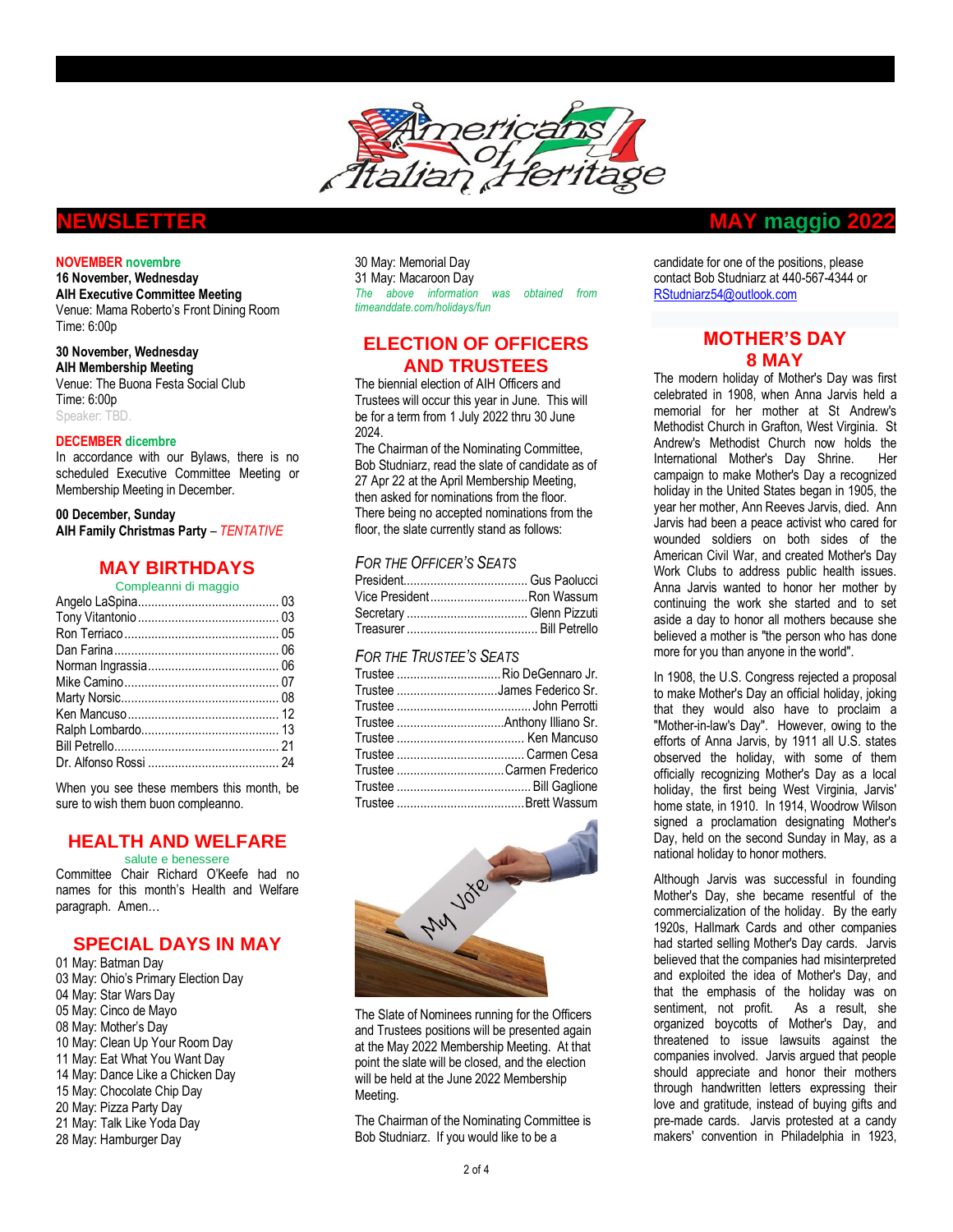

and at a meeting of [American War Mothers](https://en.wikipedia.org/wiki/American_War_Mothers) in 1925. By this time, [carnations](https://en.wikipedia.org/wiki/Carnation) had become associated with Mother's Day, and the selling of carnations by the American War Mothers to raise money angered Jarvis, who was arrested fo[r disturbing the peace.](https://en.wikipedia.org/wiki/Breach_of_the_peace)

In 1912 Anna Jarvis trademarked the phrase "Second Sunday in May, Mother's Day, Anna Jarvis, Founder", and created the Mother's Day International Association. She specifically noted that "Mother's" should "be a singular possessive, for each family to honor its own mother, not a plural possessive commemorating all mothers in the world." This is also the spelling used by U.S. President [Woodrow Wilson](https://en.wikipedia.org/wiki/Woodrow_Wilson) in his 1914 presidential proclamation, by the U.S. Congress in relevant bills, and by various U.S. presidents in their proclamations concerning Mother's Day.

While the United States holiday was adopted by some other countries, existing celebrations, held on different dates honoring motherhood, have become described as "Mother's Day", such as [Mothering Sunday](https://en.wikipedia.org/wiki/Mothering_Sunday) in the United Kingdom or, in Greece, the [Eastern Orthodox](https://en.wikipedia.org/wiki/Eastern_Orthodox_Church) celebration of the presentation of [Jesus Christ](https://en.wikipedia.org/wiki/Jesus_Christ) to the temple (2 February of Julian Calendar). Both the secular and religious Mother Day are present in [Greece.](https://en.wikipedia.org/wiki/Greece) Mothering Sunday is often referred to as "Mother's Day" even though it is an unrelated celebration.

Mother's Day i[n Italy](https://en.wikipedia.org/wiki/Italy) was celebrated for the first time on 24 December 1933 as the "Day of the mother and the child" (*Giornata della madre e del fanciullo*). It was instituted by the [Opera](https://it.wikipedia.org/wiki/ONMI)  [nazionale maternità e infanzia](https://it.wikipedia.org/wiki/ONMI) in order to publicly reward the most prolific Italian women every year.

After [World War II,](https://en.wikipedia.org/wiki/World_War_II) Mother's Day was first celebrated on 12 May 1957 in [Assisi,](https://en.wikipedia.org/wiki/Assisi) at the initiative of Reverend Otello Migliosi, the [parish](https://en.wikipedia.org/wiki/Parish_priest)  [priest](https://en.wikipedia.org/wiki/Parish_priest) of the [Tordibetto](https://en.wikipedia.org/wiki/Tordibetto) church. This celebration was so popular that in the following year Mother's Day was adopted throughout Italy. On 18 December 1958, a proposal was presented to the [Italian Senate](https://en.wikipedia.org/wiki/Senate_of_the_Republic_(Italy)) to make the holiday official.

*The above information was taken from the 2022 Wikipedia*

# **MAY IN ITALY**

#### **Weather in Italy in May?**

Days are getting longer, the sunshine is getting warmer, rainy days are abating. In May, most Italians begin to move outdoors to parks, squares, gardens, bars, and restaurants.

Spring is a transitional season, so the weather is still prone to instability in May. The beginning of the month can be rainy and cold, but it can also be roasting. For instance, 2019, Rome experienced its coldest May in 62 years. Whereas [in 2015,](https://www.wunderground.com/history/daily/it/rome/LIRA/date/2015-5-5) Rome had an early May heat wave.

#### **May Holidays, Festivals, and Other Events in Italy**

#### **May 1 – Labor Day/May Day**

L'Italia è una Repubblica democratica, fondata sul lavoro.

"Italy is a democratic Republic founded on labor," is the first line of Article 1 of the [Italian](https://www.senato.it/documenti/repository/istituzione/costituzione_inglese.pdf)  [Constitution](https://www.senato.it/documenti/repository/istituzione/costituzione_inglese.pdf) and is an important motto for the May 1 holiday. The first of May (Primo Maggio) is Labor Day in Italy and many other parts of the world. Also known as Festa del Lavoro or Festa dei Lavoratori, Labor Day is a national holiday in Italy and is traditionally commemorated with demonstrations by various labor unions. In Rome, the day is celebrated with a [huge televised concert](https://www.primomaggio.net/) in [Piazza San](https://www.italofile.com/papal-basilicas-of-rome-san-giovanni-in-laterano/)  [Giovanni in Laterano.](https://www.italofile.com/papal-basilicas-of-rome-san-giovanni-in-laterano/)

#### **May 1 – Festival of the Snake Catchers**



This fascinating and, frankly, fearsome festival, known in Italian as *Festa dei Serpari*, takes place in Cocullo, [Abruzzo.](https://www.italofile.com/italian-cities-and-regions/abruzzo/) It features a wooden statue of San Domenico di Sora draped with dozens of wild snakes and paraded through town.

The spectacle is derived from pagan worship of the goddess Angitia and was later merged with the worship of San Domenico when Christianity became the religion of the land. San Domenico

# **NEWSLETTER MAY maggio 2022**

is the patron saint protector against snake bites and toothaches.

#### **Maggio Musicale Fiorentino in Florence**

Classical music, dance, and theater are highlighted at this month-long arts and music festival in Florence.

#### **May 8-11 – Calendimaggio in Assisi, Umbria**

This yearly event with medieval origins is a celebration of the return of spring that includes good-spirited competitions between the upper and lower sections of the city of Assisi. The festival features food and parades, as well as a lot of activity centered around the Basilica of Saint Francis.

## **Second Sunday in May – Mother's Day**

Italy celebrates the Festa della Mamma on the same date that the U.S. and much of the world does, on the second Sunday in May. (Father's Day in Italy is i[n March,](https://www.italofile.com/march-italy/) no[t June.](https://www.italofile.com/june-italy/))

#### **May 15 – Festa dei Ceri in Gubbio, Umbria**



Gubbio's running of the "[Ceri](http://www.ceri.it/)," or candles, is one of Umbria's biggest events of the year. The Festa dei Ceri's highlight is the medieval candle race, in which costumed participants race up Mount Ingino carrying enormous wooden candles. There is also a crossbow tournament, food fairs, and more.

#### **Mid-May – Noto Infiorata in Noto, Sicily**

Usually taking place around 18 May, [Noto](http://www.infioratadinoto.it/)  [Infiorata](http://www.infioratadinoto.it/) is an event in which the UNESCO World Heritage city of Noto, Sicily, is carpeted with flowers in a variety of designs based on a theme. Noto is not the only city to hold an Infiorata, but it is one of the best known.

#### **Last Sunday in May – Palio of Ferrara**

Held in Piazza Ariostea in [Ferrara](https://www.italofile.com/postcard-ferrara/) on the last Sunday in May, the medieval equestrian competition pits the eight *contrade* (districts) of the city against one another, four neighborhoods inside the city walls and four villages outside the city walls. First codified in a decree in 1279, the [Palio of Ferrara](http://www.paliodiferrara.it/) is